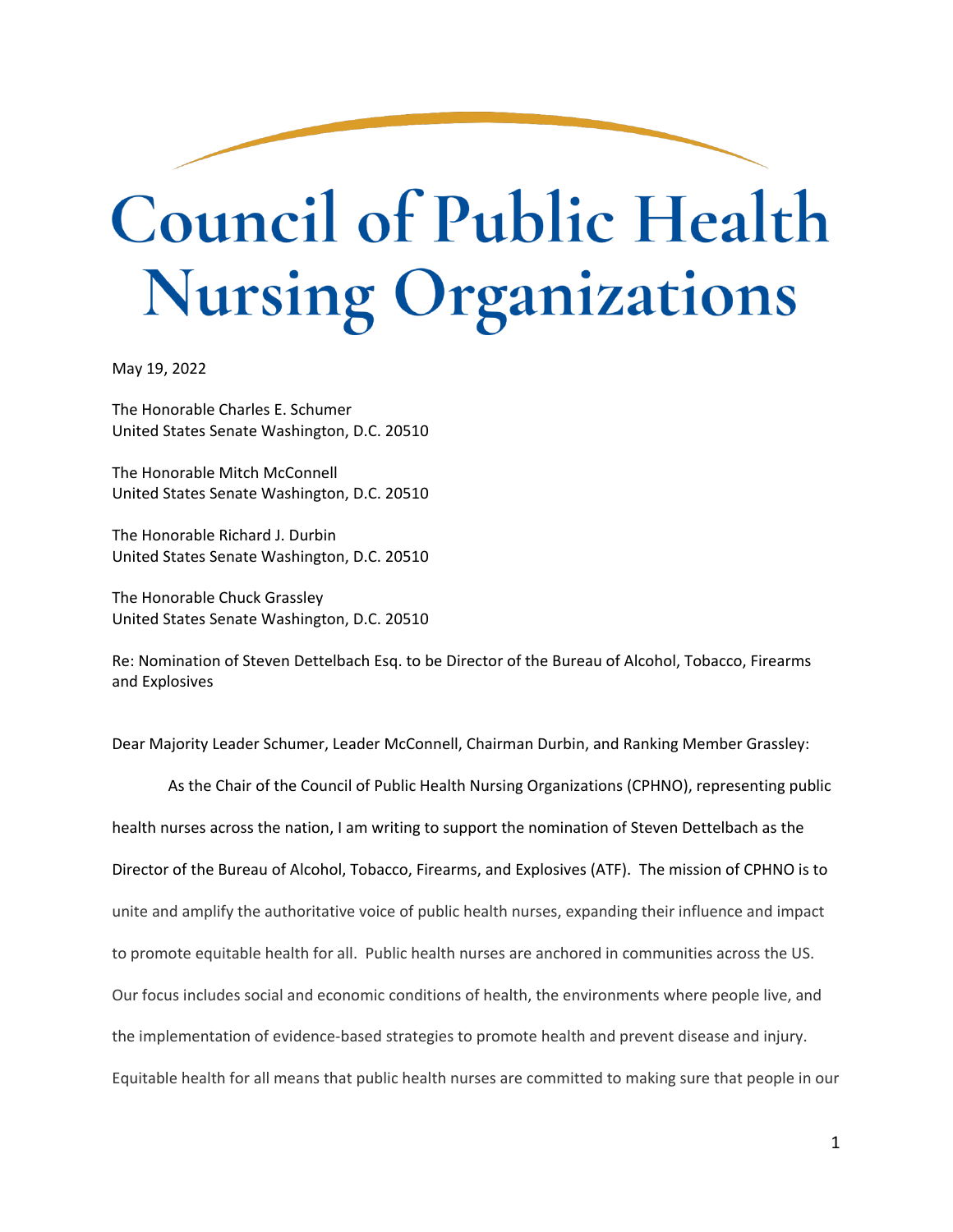communities do not suffer death, injury, or disability because of the color of their skin, their religious beliefs, their social status, and their gender identity. Gun violence is a complex issue deeply rooted in our culture, and it requires a public health approach in order to address it effectively. Public health nurses are working with communities, stakeholders, and elected officials to stop the violence and to keep people safe, given that there are guns in our environment.

Given the recent news that firearm injury is now the leading cause of death in children, we support and join forces with our colleagues from the *American Pediatric Surgical Association* and others, as we too recognize how critical **the** need is to protect our communities and children from gun violence.

ATF's mission is to protect the public from crimes involving firearms, which too often impact children. Nurses speak and recognize the importance of this mission from **first-hand** experience in the care of children who sustain firearm injuries. We know what these injuries look like on-site when they occur, on the front-line of care when they are triaged at our hospitals, and in the recovery stages. CPHNO is committed to improving children's safety, including firearm injury prevention. *It is imperative that effective leadership be secured for the Federal agency charged to enforce the laws that protect the public.* 

Mr. Dettelbach is an individual who has the capability for such effective leadership. His prior work demonstrates that he can establish direction, alignment, and commitment to serve the mission of the ATF, which has functioned not just as a prosecutor but as an agent of positive change. Mr. Dettelbach combines a keen recognition of the obligations of his position with the ability to effectively engage stakeholders across diverse domains to pursue solutions. As the number of opioid and gunrelated injuries and deaths climb in American children, *we strongly believe that it is counterproductive to have a vacancy in the directors' position of the ATF.*

We believe that Steve Dettelbach, a federal prosecutor at Main Justice in the Civil Rights Division and in United States Attorneys' Offices for nearly 20 years, a counsel in the United States Senate

2